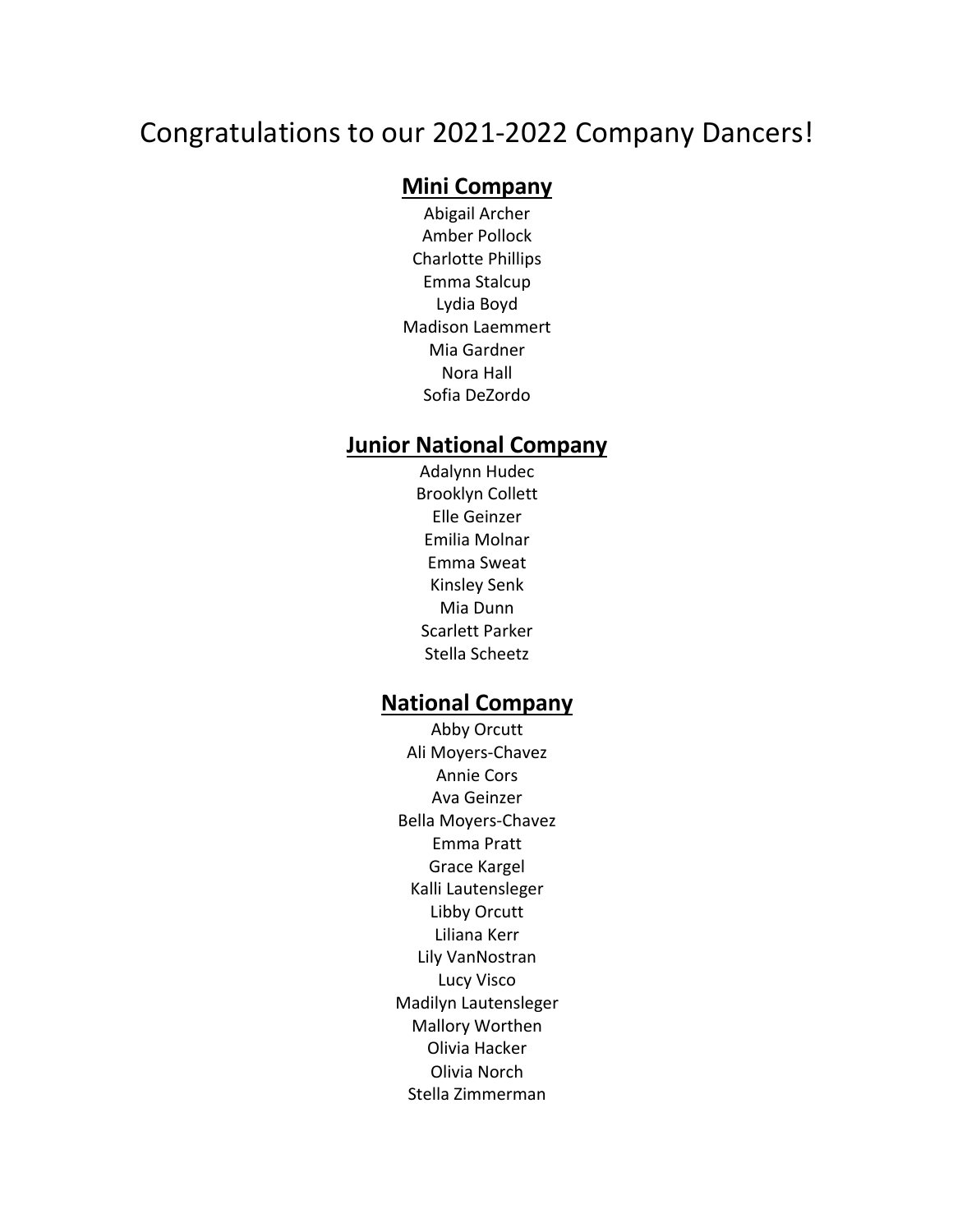## Mini Company Groups

#### Jazz Small Group

- 1.Abigail Archer
- 2.Amber Pollock
- 3. Charlotte Phillips
- 4. Emma Stalcup
- 5. Lydia Boyd
- 6.Madison Laemmert
- 7.Mia Gardner
- 8.Nora Hall
- 9. Sofia DeZordo

#### Tap Small Group

- 1.Abigail Archer
- 2.Amber Pollock
- 3. Emma Stalcup
- 4. Lydia Boyd
- 5.Madison Laemmert
- 6.Mia Gardner
- 7.Nora Hall
- 8. Sofia DeZordo

#### Lyrical Small Group

- 1.Abigail Archer
- 2.Amber Pollock
- 3. Emma Stalcup
- 4.Nora Hall
- 5. Sofia DeZordo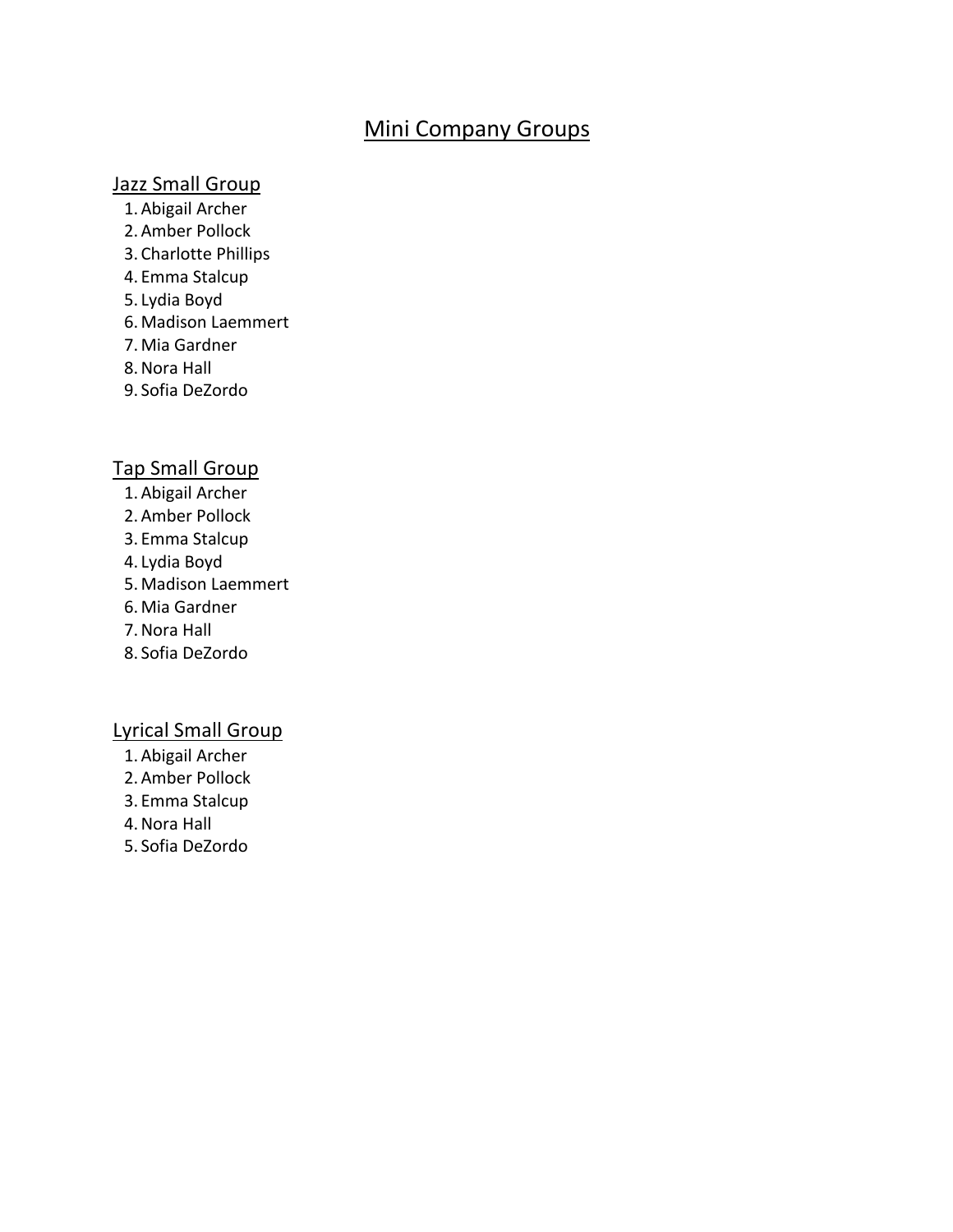## Junior National Company Groups

### Jazz Small Group

- 1.Adalynn Hudec
- 2. Brooklyn Collett
- 3. Elle Geinzer
- 4. Emilia Molnar
- 5. Emma Sweat
- 6. Kinsley Senk
- 7. Stella Scheetz

### Tap Small Group

- 1.Adalynn Hudec
- 2. Brooklyn Collett
- 3. Emilia Molnar
- 4. Emma Sweat
- 5. Stella Scheetz

#### **Contemporary**

- 1.Adalynn Hudec
- 2. Brooklyn Collett
- 3. Elle Geinzer
- 4. Emilia Molnar
- 5. Emma Sweat
- 6. Stella Scheetz

#### Hip-Hop

- 1.Adalynn Hudec
- 2. Brooklyn Collett
- 3. Elle Geinzer
- 4. Emilia Molnar
- 5. Emma Sweat
- 6. Kinsley Senk
- 7.Mia Dunn
- 8. Scarlett Parker
- 9. Stella Scheetz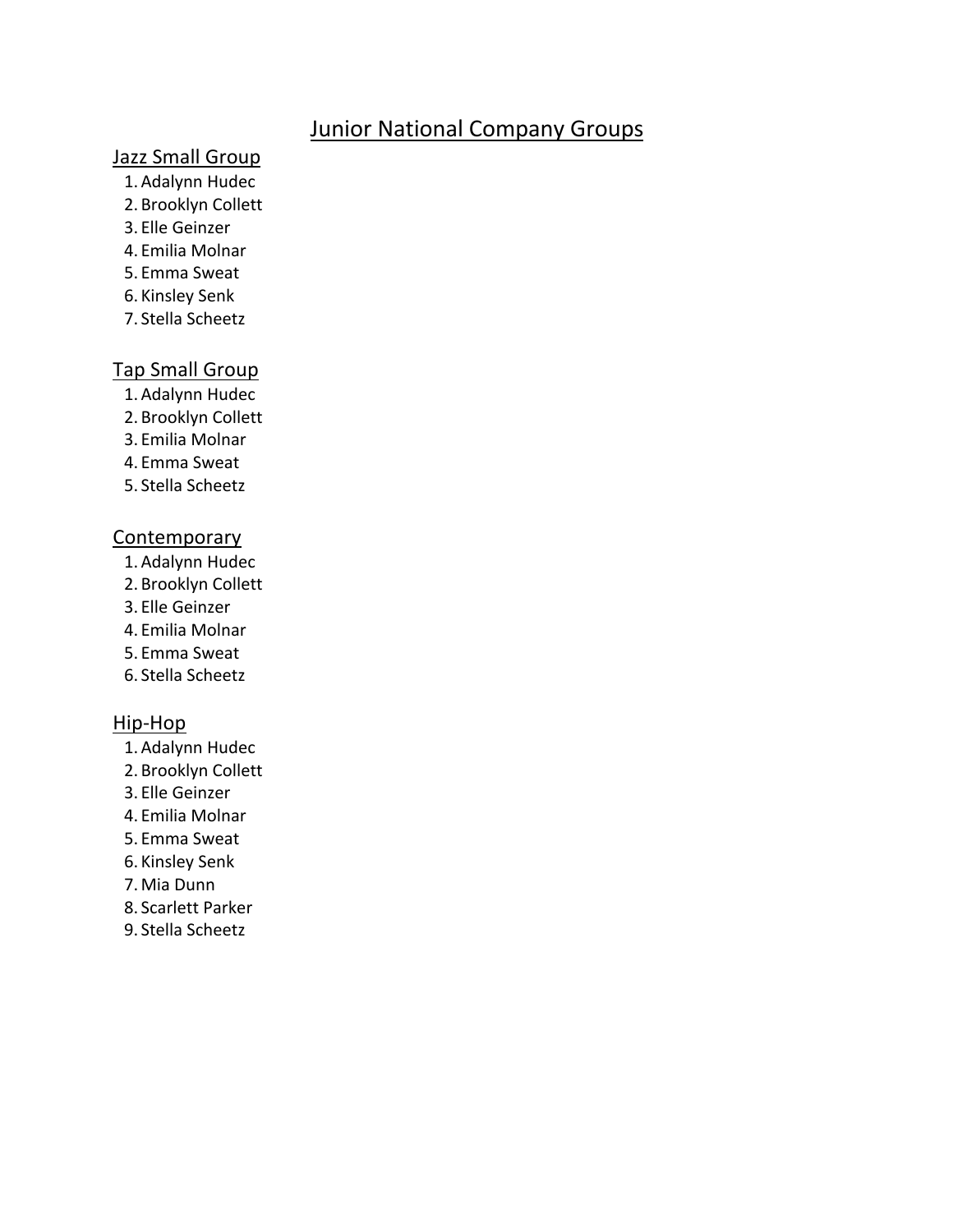#### Jazz Line

- 1.Abby Orcutt
- 2.Ali Moyers-Chavez
- 3.Annie Cors
- 4.Ava Geinzer
- 5. Bella Moyers-Chavez
- 6. Emma Pratt
- 7.Grace Kargel
- 8. Kalli Lautensleger
- 9. Libby Orcutt
- 10. Liliana Kerr
- 11. Lily VanNostran
- 12. Lucy Visco
- 13. Madilyn Lautensleger
- 14. Mallory Worthen
- 15. Olivia Hacker
- 16. Olivia Norch
- 17. Stella Zimmerman
- 18. Adalynn Hudec
- 19. Brooklyn Collett
- 20. Elle Geinzer
- 21. Emilia Molnar
- 22. Emma Sweat
- 23. Stella Scheetz

\*this line will only attend competitions that the Junior National Company is attending\*

#### Jazz Duet

- 1. Adalynn Hudec
- 2. Emma Sweat

#### Contemporary Trio

- 1. Brooklyn Collett
- 2. Elle Geinzer
- 3. Stella Scheetz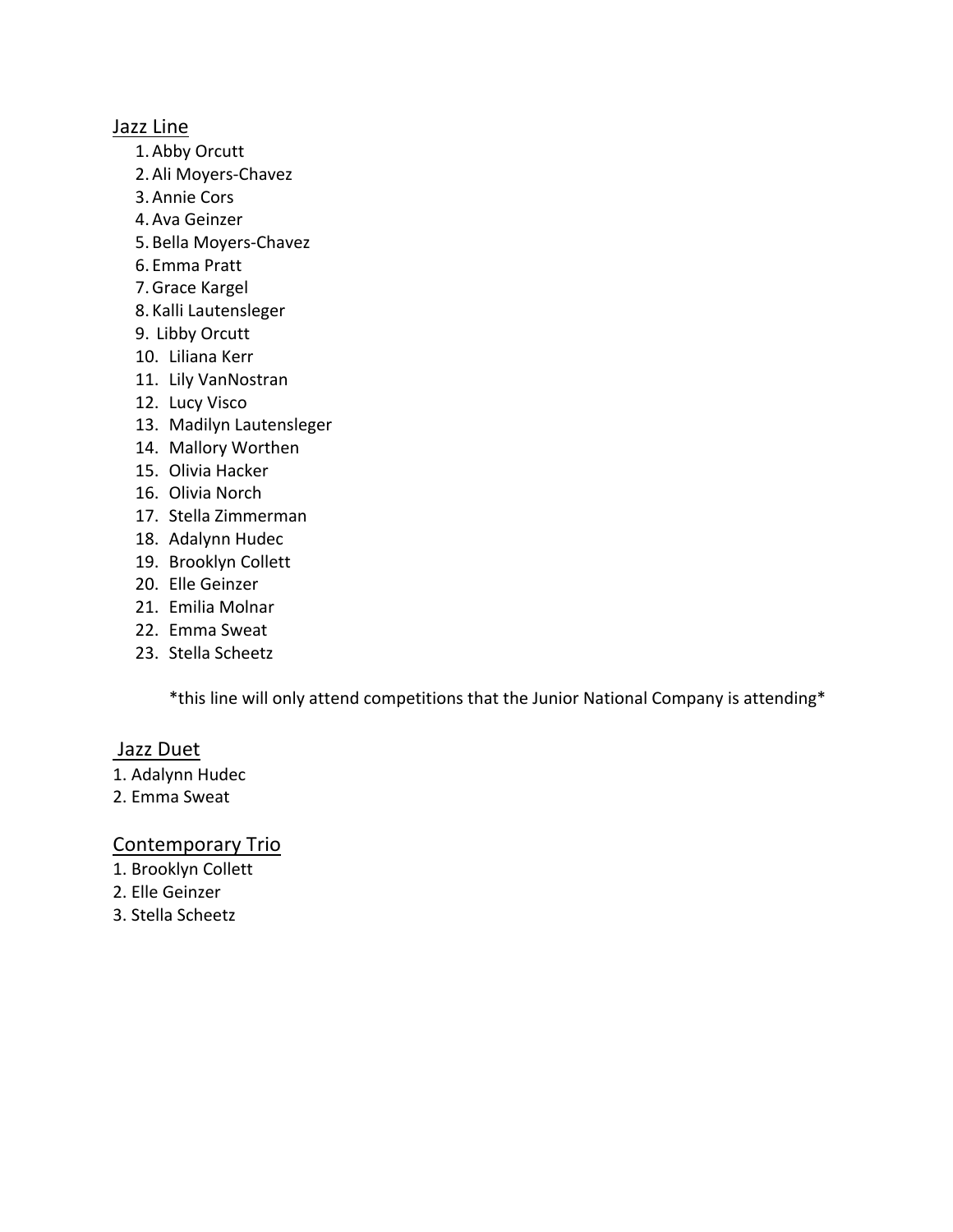# National Company Groups

# **CONTEMPORARY**

#### Contemporary Large Group (1)

- 1.Abby Orcutt
- 2.Ali Moyers-Chavez
- 3.Annie Cors
- 4. Bella Moyers-Chavez
- 5.Grace Kargel
- 6. Kalli Lautensleger
- 7. Libby Orcutt
- 8. Liliana Kerr
- 9. Lily VanNostran
- 10. Lucy Visco
- 11. Madilyn Lautensleger
- 12. Mallory Worthen
- 13. Olivia Hacker
- 14. Stella Zimmerman

#### Contemporary Small Group (2) - Guest Choreographed

- 1.Abby Orcutt
- 2.Ali Moyers-Chavez
- 3.Annie Cors
- 4. Bella Moyers-Chavez
- 5. Libby Orcutt
- 6. Liliana Kerr
- 7. Lily VanNostran
- 8.Mallory Worthen
- 9.Olivia Hacker

#### Contemporary Small Group (3)

- 1.Abby Orcutt
- 2.Annie Cors
- 3. Bella Moyers-Chavez
- 4. Libby Orcutt
- 5. Lily VanNostran
- 6.Mallory Worthen
- 7.Olivia Hacker
- \*Understudy- Ali Moyers-Chavez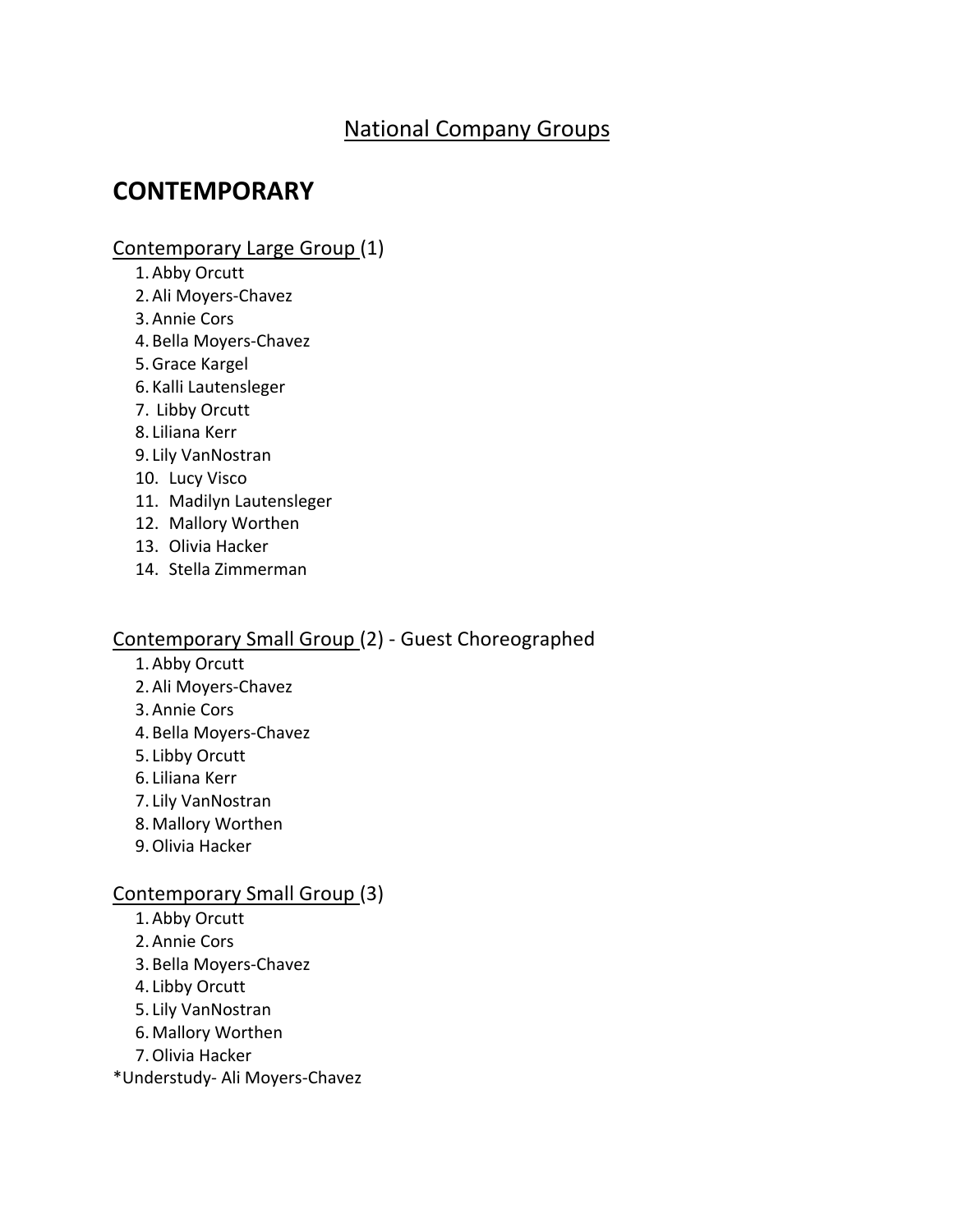#### Contemporary Small Group (4)

- 1.Ali Moyers-Chavez
- 2.Grace Kargel
- 3. Kalli Lautensleger
- 4. Liliana Kerr
- 5. Lucy Visco
- 6.Madilyn Lautensleger
- 7. Stella Zimmerman

## Contemporary Small Group (5) - Guest Choreographed

- 1.Abby Orcutt
- 2.Annie Cors
- 3. Libby Orcutt
- 4. Lily VanNostran
- 5.Mallory Worthen

\*Understudy-Olivia Hacker

#### Modern Small Group (6)

- 1.Abby Orcutt
- 2.Annie Cors
- 3. Libby Orcutt
- 4. Lily VanNostran
- 5.Mallory Worthen
- 6.Olivia Hacker

\*Understudy- Ali Moyers-Chavez

# **JAZZ**

Jazz Small Group (7)

- 1.Abby Orcutt
- 2.Ali Moyers-Chavez
- 3.Annie Cors
- 4. Bella Moyers-Chavez
- 5. Libby Orcutt
- 6. Liliana Kerr
- 7. Lily VanNostran
- 8.Mallory Worthen
- 9.Olivia Hacker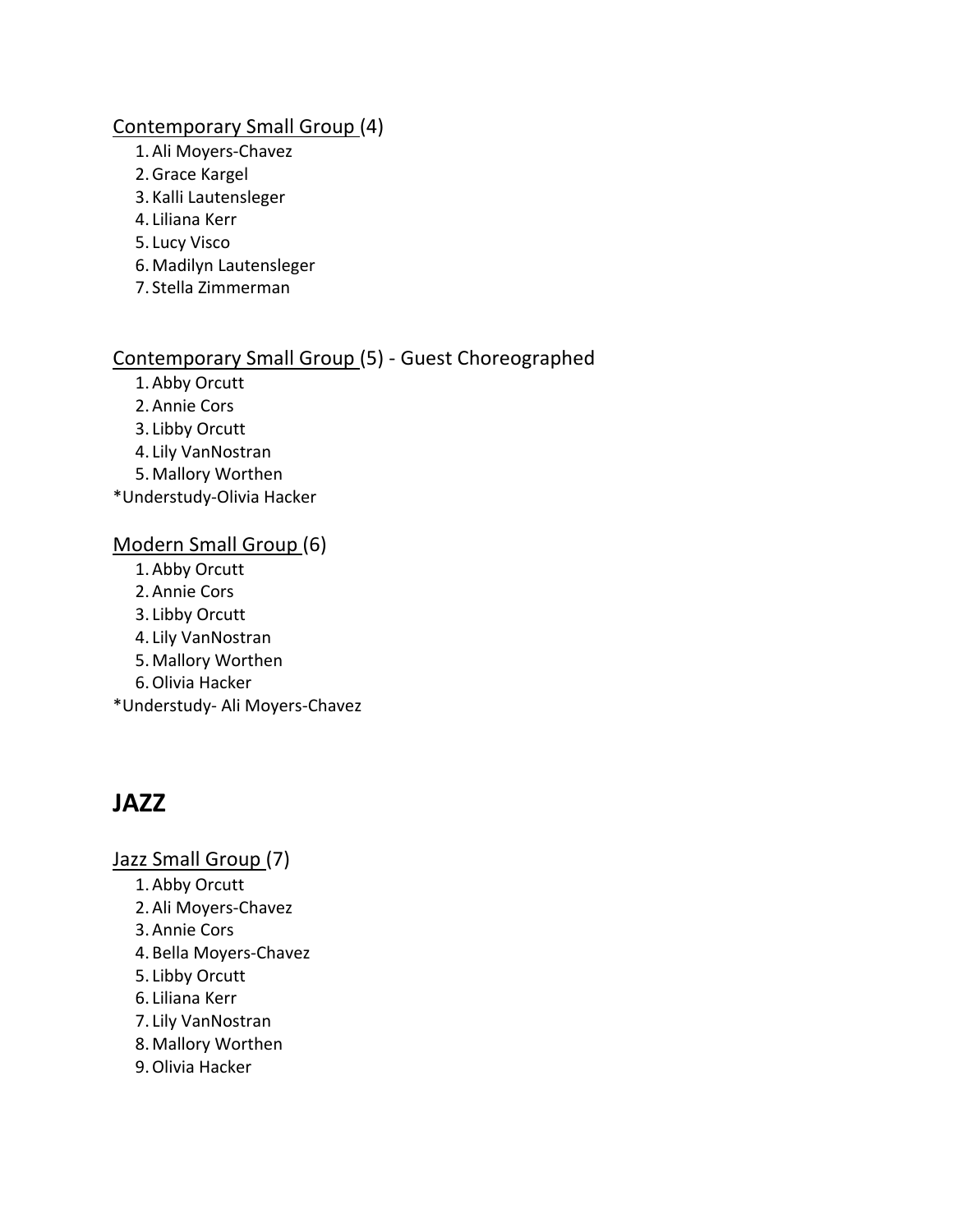#### Jazz Small Group (8)

- 1.Abby Orcutt
- 2.Annie Cors
- 3. Libby Orcutt
- 4. Lily VanNostran
- 5.Mallory Worthen
- 6.Olivia Hacker
- \*Understudy- Bella Moyers-Chavez

# **Tap**

Tap Small Group (9)

- 1.Abby Orcutt
- 2.Ali Moyers-Chavez
- 3.Annie Cors
- 4. Bella Moyers-Chavez
- 5. Emma Pratt
- 6. Libby Orcutt
- 7. Lily VanNostran
- \*understudy-Mallory Worthen

# **Hip-Hop**

# Hip-Hop Large Group (10) - Guest Choreographed

- 1.Abby Orcutt
- 2.Ali Moyers-Chavez
- 3.Annie Cors
- 4.Ava Geinzer
- 5. Bella Moyers-Chavez
- 6.Grace Kargel
- 7. Libby Orcutt
- 8. Lily VanNostran
- 9.Mallory Worthen
- 10. Olivia Hacker
- 11. Olivia Norch

\*understudy-Stella Zimmerman & Madi Lautensleger